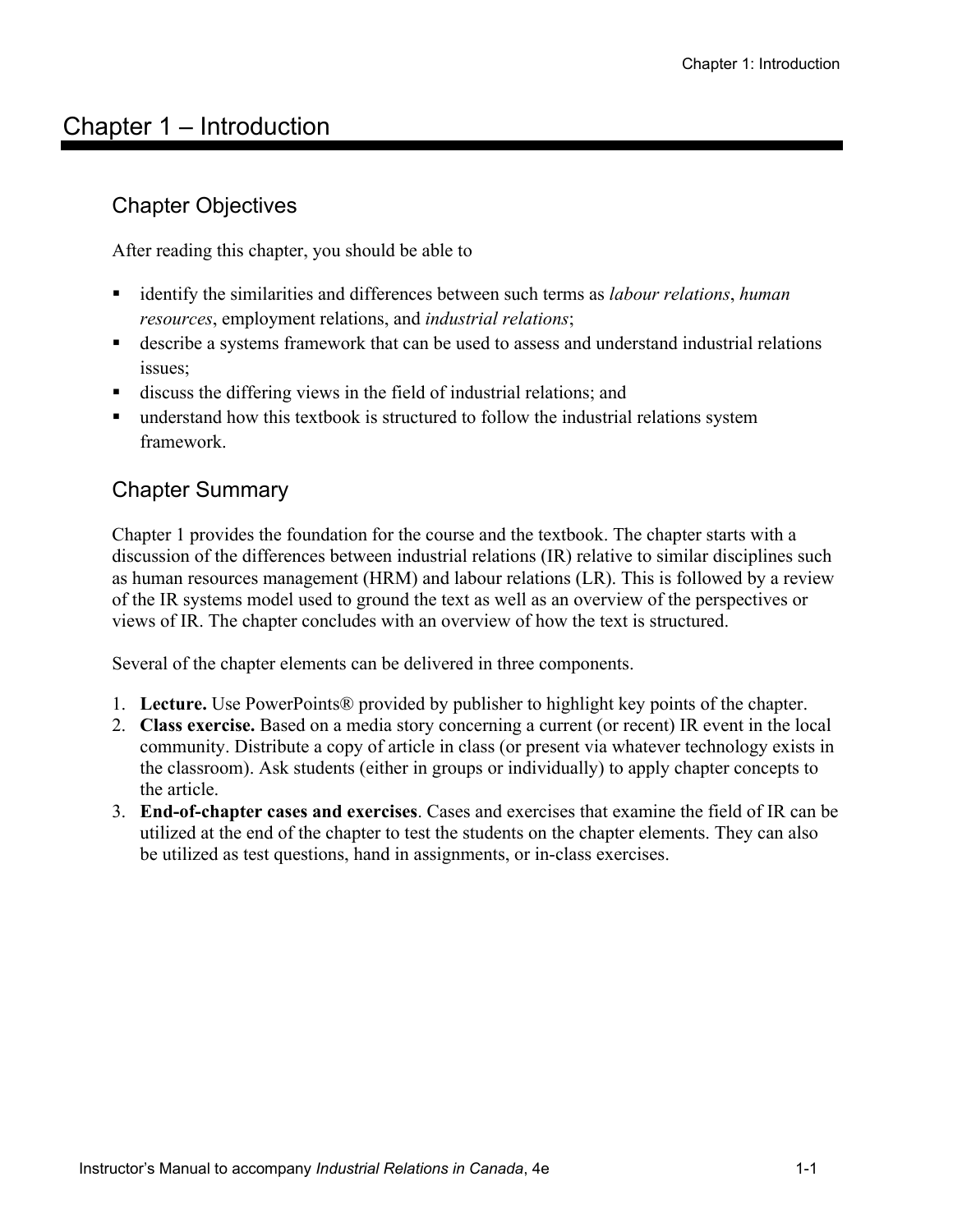# Lecture Outline

| <b>COMMENTS</b>                                                                                                                                                                                                          | <b>ACTIVITY</b>                                                                                                                                                                                                                                                                                                                                                                                                                                                      |
|--------------------------------------------------------------------------------------------------------------------------------------------------------------------------------------------------------------------------|----------------------------------------------------------------------------------------------------------------------------------------------------------------------------------------------------------------------------------------------------------------------------------------------------------------------------------------------------------------------------------------------------------------------------------------------------------------------|
| A. Introduction                                                                                                                                                                                                          | Present poll, learning objectives, and opening<br>vignette in PPT Slides 1-3 through 1-6.                                                                                                                                                                                                                                                                                                                                                                            |
|                                                                                                                                                                                                                          | If technology exists, have students watch a recent<br>strike media story (or have them read the chapter-<br>opening vignette that makes reference to the<br>Ontario college strike). For a sample YouTube<br>clip, view a segment on the Ontario college<br>faculty strike at https://ottawa.ctvnews.ca/tuition-<br>refunds-offered-to-students-as-ontario-college-<br>strike-ends-1.3685700. Note this opening item<br>will be used in many places in this lecture. |
| <b>B.</b> Important IR Terms                                                                                                                                                                                             | Present PPT Slides 1-7 through 1-12.                                                                                                                                                                                                                                                                                                                                                                                                                                 |
| Comparing and contrasting the field of IR<br>from other similar fields is important to help<br>students understand focus of course.                                                                                      |                                                                                                                                                                                                                                                                                                                                                                                                                                                                      |
| Briefly review<br>human resources management<br>(HRM)<br>employee relations<br>industrial relations<br>labour relations<br>$\bullet$<br>union<br>$\bullet$<br>collective agreement<br>collective bargaining<br>$\bullet$ |                                                                                                                                                                                                                                                                                                                                                                                                                                                                      |
| C. IR System-Dunlop's Model<br>Model elements                                                                                                                                                                            | Briefly present PPT Slides 1-13 and 1-14<br>showing key elements of Dunlop.                                                                                                                                                                                                                                                                                                                                                                                          |
| <b>Actors</b><br>Specialized governmental agencies<br>Hierarchy of managers and                                                                                                                                          | Referring to the item used in the opening element,<br>ask students to define the key parties in an<br>employment relationship.                                                                                                                                                                                                                                                                                                                                       |
| representatives<br>Hierarchy of workers (non-mgt) and<br>representatives                                                                                                                                                 | Then, using PPT Slides 1-15 and 1-16, present<br>key actors of Dunlop's model and discuss the idea<br>of shared ideology. Discuss who from the opening<br>element represents each actor.                                                                                                                                                                                                                                                                             |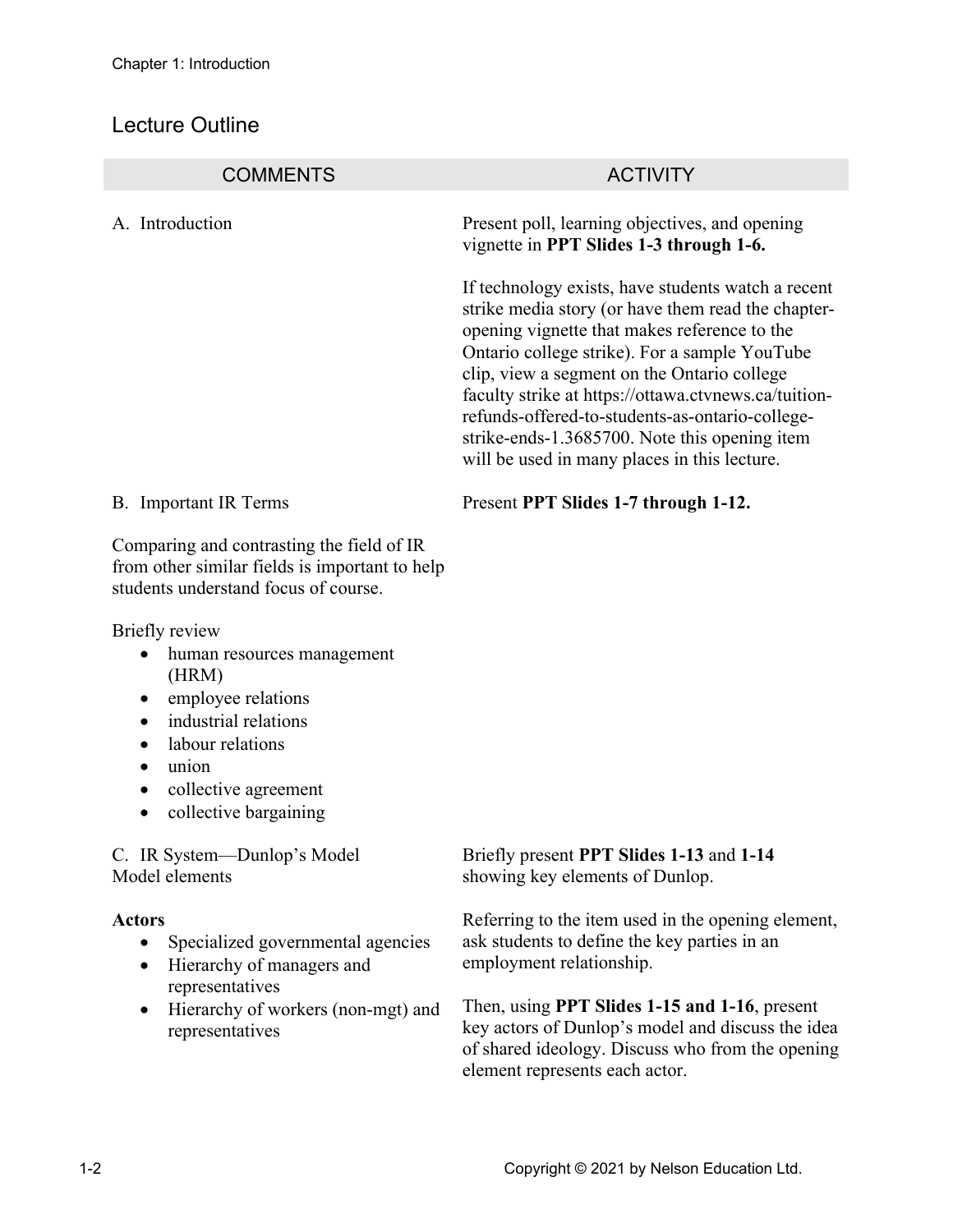# COMMENTS ACTIVITY

#### **Shared ideology**

- Set of ideas and beliefs held by the actors
- Helps to bind or integrate the system together

#### **Contexts**

- Market and budgetary
- Technical characteristics of the workplace
- Distribution of power in society

#### **Web of rules**

- Procedures for establishing rules
- Substantive rules
- Procedural rules

#### **Criticisms**

- Descriptive classification system
- Underestimates power and conflict
- Static model
- Can't explain decline of U.S. unions

D. Modified Systems Model

### **External Inputs**

- Legal
- Economic
- Ecological
- Political
- Sociocultural

#### **Actors**

- First three are similar to Dunlop (note: difference in names)
- Note addition of end-user

### **Internal Inputs**

- $\bullet$  Goals
- Values
- Strategies
- Power

Refer to the opening vignette and ask students what outside factors can impact employment relationships and the relationships between the three actors. Then, using **PPT Slide 1-17**, present the contexts. Discuss which are present in the opening element.

Present the concept of web of rules using **PPT Slide 1-18.** Apply any present in the opening vignette.

Present criticisms of the Dunlop Model (**PPT Slide 1-19**).

Discuss how Craig adds to Dunlop and show overall model (**PPT Slides 1-20 and 1-21**). Explain how you will walk through each element in your lecture.

Present **PPT Slides 1-22 through 1-27**. Highlight that the model expands on that of Dunlop emphasize differences relative to Dunlop.

#### Alternatives

- 1. Have students apply this model to the opening element used for Dunlop discussion.
- 2. After the presentation, have students complete Exercise 2 from the textbook.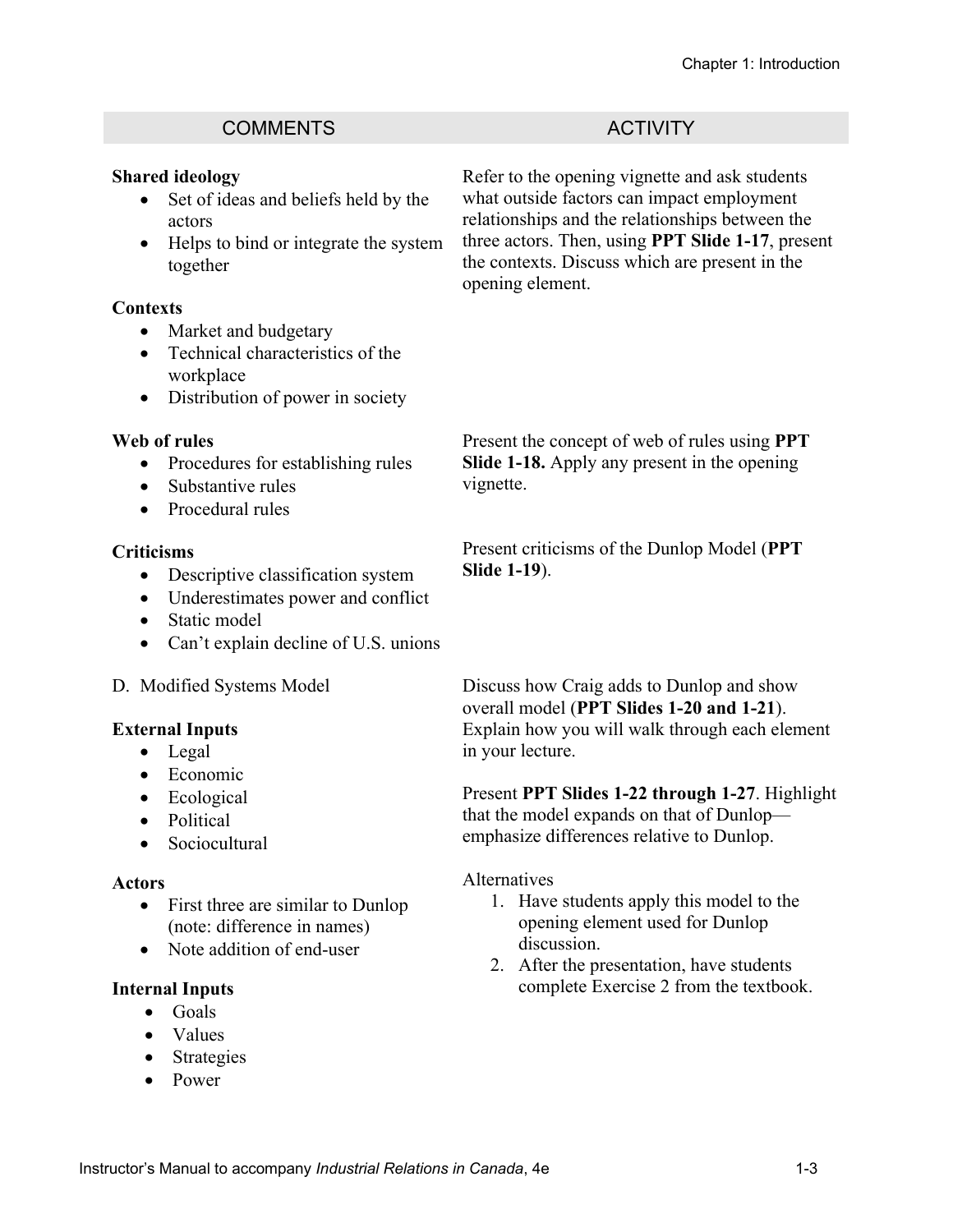# COMMENTS ACTIVITY

#### **Conversion Mechanisms**

- Collective bargaining
- **•** Grievances
- Day-to-day relations
- Third-party dispute resolution mechanisms
- Joint committees
- Strikes/lockouts

#### **Outputs**

- Employer outcomes
- Labour outcomes
- Worker perception
- Conflict/conflict resolution
- E. Views of Industrial Relations
	- Neoclassical economic
		- Pluralist/institutional
		- HRM/strategic choice
		- Political economy

Ask students what they hear from relatives, friends, the media, etc., in terms of perceptions of labour unions. Write these on the board. Alternatively, present a few different views from YouTube. For example, https://www.youtube.com/ watch?v=KjK4wIgm3ok for neoclassical and economic focus or http://www.youtube.com/ watch?v=NnYDzJkXXVM for pluralist.

Present the common views of IR using **PPT Slides 1-28 through 1-33**.

F. Text Layout Refer to the textbook table of contents or present **PPT Slide 1-34**. Discuss how the course and textbook largely follow the IR system and that it is grounded in the pluralist/institutional view.

Present **PPT Slide 1-35.**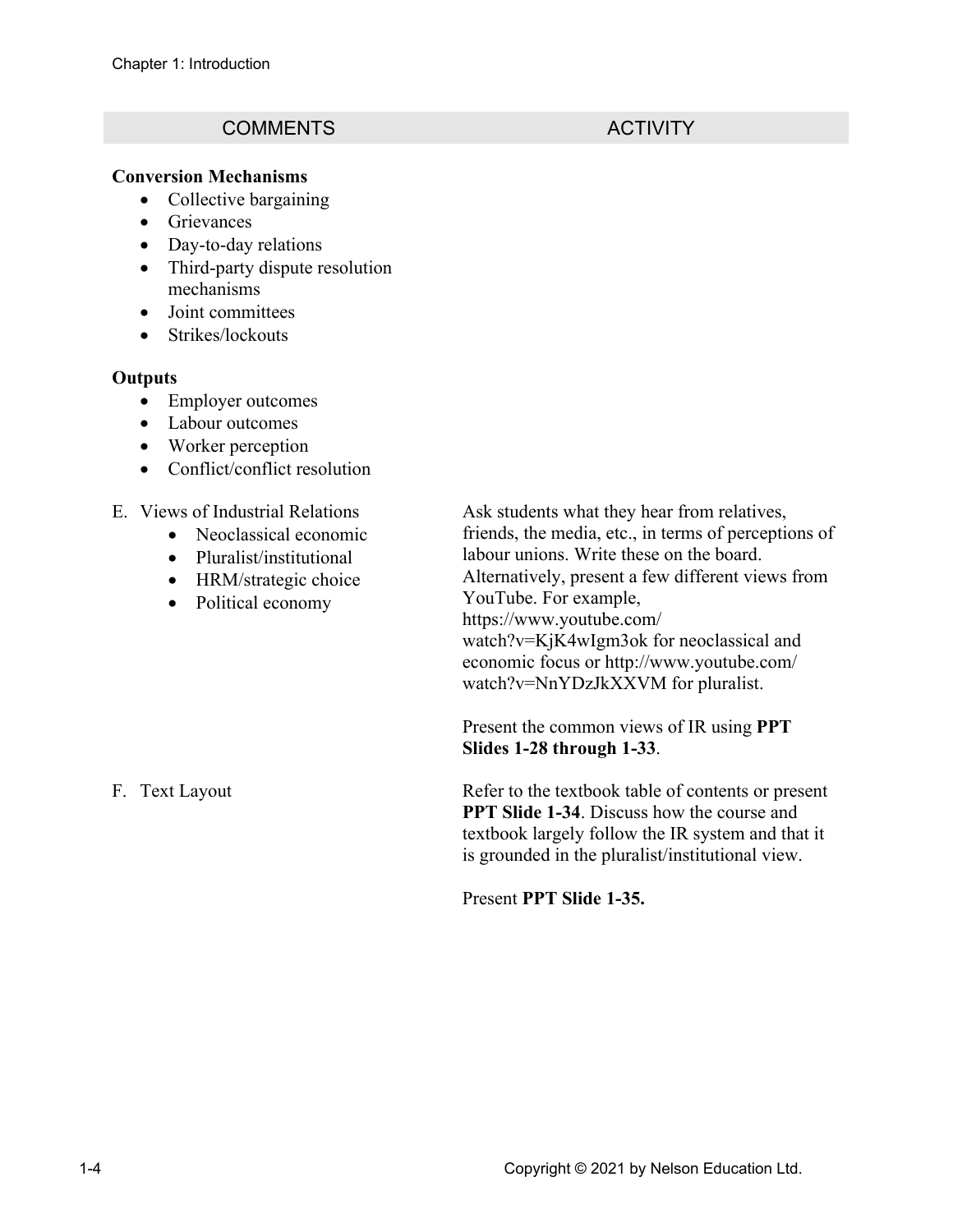# End-of-Chapter Materials

Suggested answers (or teaching points) are in **bold**.

## Discussion Questions

- 1. Many of your peers may argue that the field of industrial relations is dead and that it has no relevance to today's youth. What do you think? **While field may be changing, youth need to understand workplace/employment relationships, their workplace rights, etc. Consider showing YouTube video https://www.youtube.com/watch?v=T7zGFjbcziE.**
- 2. The topic of unionization often sparks considerable debate. A recent CLC (2018) online posting states that (1) about 15% of young workers aged 15 to 29 are unionized, and (2) these unionized youth earn over \$3 an hour more than their non-union counterparts. Present arguments from the employer and the union concerning the pros and cons of this \$3 wage difference.

**Employer: Will focus on cons. For example, the higher labour costs and difficulty faced by employers as they must absorb these labour costs and remain competitive. Unlikely to see pros, but may see less turnover, higher quality and dedicated staff Union: Will focus on pros. These pros include better quality life, better able to afford (or pay off) secondary education costs, etc. Less likely to see cons, but may discuss potential of job loss or fewer employees being hired given increased labour costs** 

3. IR Today 1.2 examined the issue of precarious, youth, and gig workers. In your opinion, do you believe that we will continue to see increases in such employment across all sectors of the Canadian economy? Why or why not?

**Variety of answers. The gig economy is, to a considerable degree, driven by technology, which is disrupting many product and services markets (consider, for example, Uber or the music recording industry). So, the gig economy is likely going to continue to grow, while technology, to a considerable extent, is replacing jobs that already were considered precarious (e.g., self-checkout at stores). Some argue that, while technology may replace some jobs, it is bound to produce other jobs instead (i.e., somebody has to create and administer the technology). Also consider non-technological factors (labour market, actors values, goals, strategies, power) that could cause other occupations to become increasingly precarious (e.g., university instructors).** 

- 4. Many students will take this course in a business school. From your perspective, should industrial relations courses be required in business schools? **While field may be changing, those entering the field of business need to understand workplace/employment relationships, their workplace rights, legal obligations related to unions, etc. Also, much of global economy is unionized (e.g., Europe), as are about 30% of Canadians.**
- 5. Unions are increasing their focus on youth workers. In your opinion, what should unions do to make them more appealing to youth?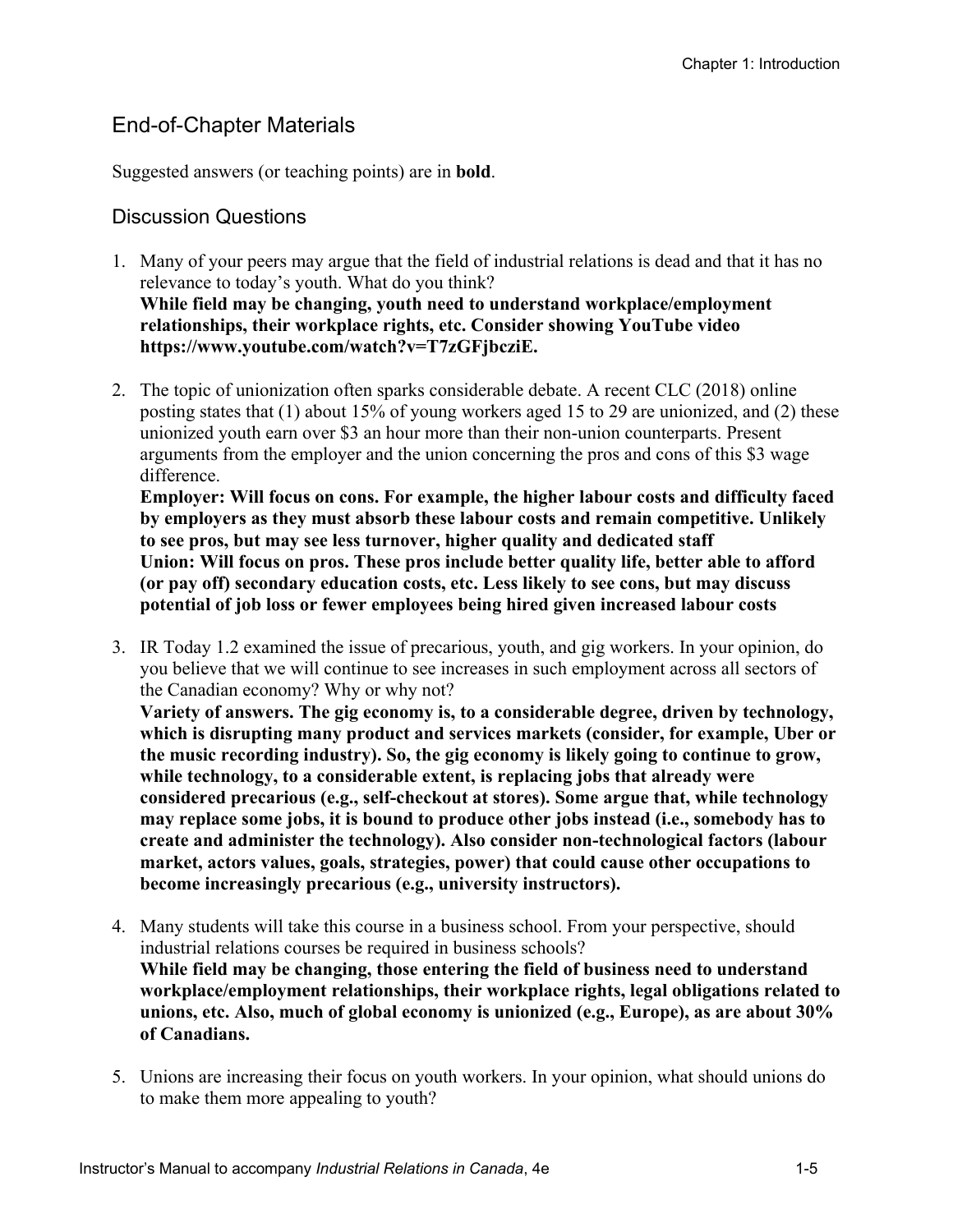**Need to focus on needs of youth: access to/affordability of post-secondary education, access to good-quality jobs (full-time, Monday–Friday, permanent, good pay), changing perception that unions are for "old" people and don't focus on needs of youth, etc.** 

# **Exercises**

- 1. In groups, discuss any jobs you have held to date. Looking at IR Today 1.2, would you consider your work experiences to be examples of precarious work? Why or why not? For examples of precarious employment, what changes in the employment relationship would need to occur for these to become examples of non-precarious work? **Most the jobs students have had are likely to be precarious; low pay, casual, low number of hours. Many students may not think of this a problem since they are only looking for part-time work. Help them reflect on the fact that many people have to make living and sometimes try to support families on this type of work. Having to depend on (sometimes multiple) part-time jobs is difficult. Students may think of answers to this question if they think of what specific changes (pay, hours, regularity, etc.) would make them consider staying in a job full time.**
- 2. Get a story concerning a labour dispute or strike from a media outlet. Using the IR system presented in Figure 1.1, answer the following:
	- a. Name and identify any relevant external inputs.
	- b. To what extent are the four actors presented? Who represents these four actors?
	- c. What conversion mechanisms, if any, are presented?

### **Present Figure 1.1 and apply the model to answer these questions.**

- 3. Increasingly, we see discussions of the employment impacts of artificial intelligence (AI). In your opinion, how will AI impact the four actors of the IR system? **AI (and other advanced computer technology) changes the nature of jobs, sometimes replacing them entirely. AI also significantly changes (and often disrupts) product and service markets. This also has significant effects on labour markets (e.g., Uber, music industry, etc.)**
- 4. Most university faculties are unionized. Examining the university you are currently attending,
	- a. Name and identify the main actors of the industrial relations system. **(Name of educational institution, faculty association [if applicable], governmental agencies/LRB, and students)**
	- b. Discuss the relevant internal inputs of these actors. **Discuss goals, values, strategies and power of these actors, with special emphasis on employment relationships.**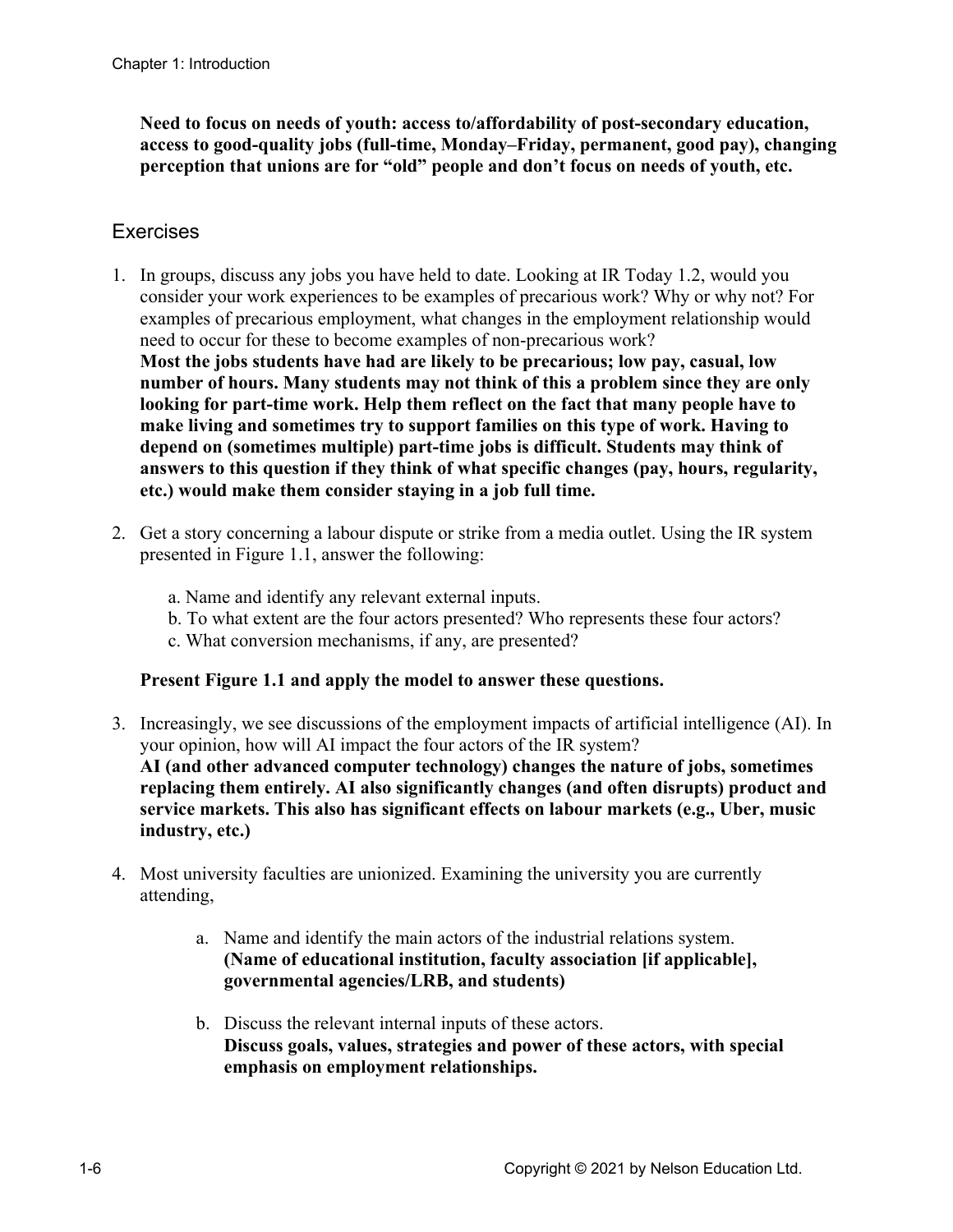c. Identify the external inputs that you feel have the greatest impact on the actors at this time.

## **It is likely that economic input is key.**

- 5. In this chapter, we referenced the unionization of WestJet flight attendants. Search online for a few stories related to the unionization of these employees. Based on these stories, what, in your opinion, were the major reasons for the flight attendants unionizing? Examining Figure 1.1, which external inputs are presented aligned to these reasons for unionization? **Most of the answers are likely related to the internal inputs. In what ways have actors' values, goals, strategies, and power changed? And why? While possible, it is difficult to pinpoint and specific changes in the external inputs contributing to this.**
- 6. Although we are early in the textbook, you will quickly see that many of the topics we cover in this course are relevant to you today and as you move throughout your career. Have a look at the following YouTube piece concerning youth, employment, and unionization: http://www.youtube.com/watch?v=8oEMbY<sub>j</sub>-kk0. Alternatively, go to YouTube and search on the keywords *labour*, *union*, and *youth*.
	- a. In your opinion, are the concerns of youth presented accurate? Are there major concerns of young workers not presented? **Look and discuss extent to which the following are discussed (or any others raised by the class): youth unemployment, access to/affordability of post-secondary education, access to good-quality jobs (full-time, Monday–Friday, permanent, good pay), changing perception that unions are for "old" people and don't focus on needs of youth, impact of seniority clauses on youth, etc.**
	- b. Figure 1.1 presents numerous outputs of the IR system. Do you feel, based on this video and your own experience, that the desired outcomes for older workers and younger workers differ? Justify your answer with examples. **In general, the key outputs are important to all workers (older and younger). One would think that all workers want to achieve fairness in the workplace and have positive perceptions of their workplace. However, there will be differences concerning the types of outcomes desired by younger workers. Younger workers have less seniority, often have higher student debt, and have (generally) more precarious employment. Issues of benefits such as pension may be less germane for them.**
	- c. Looking at the IR system presented in Figure 1.1, which of the external inputs do you believe are creating the challenges for youth noted in this video? **Economic input having greatest impact: restructuring of economy, global markets, etc.**
	- d. To what extent are the differing perspectives of industrial relations discussed in this chapter present in the video? **The main perspective is institutional/pluralist, given the examination of how labour (unions) balance the interests of employers and employees.**